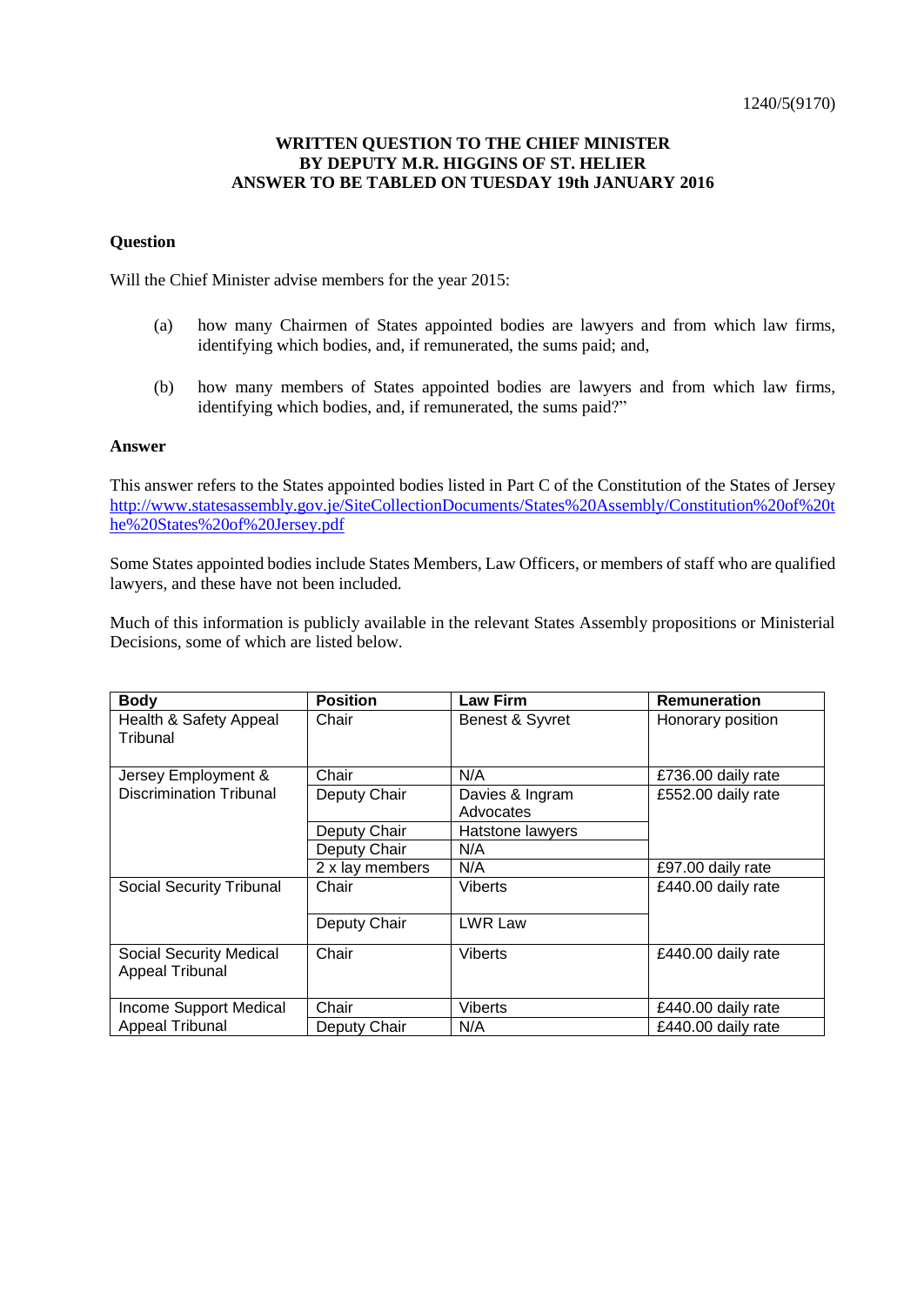| <b>Body</b>                 | <b>Position</b> | 1) Lawyer                             | 1) Remunerated Role?                |
|-----------------------------|-----------------|---------------------------------------|-------------------------------------|
|                             |                 | 2) Law Firm (as at appointment)       | 2) Sum                              |
| Jersey Law                  | Chair           | 1) Jersey Solicitor                   | 1) No                               |
| Commission                  |                 | $2)$ Ogier <sup>1</sup>               | 2) N/A                              |
|                             | Commissioner    | 1) Jersey Solicitor                   | 1) No                               |
|                             |                 | 2) Le Gallais & Luce <sup>2</sup>     | 2) N/A                              |
|                             | Commissioner    | 1) English Barrister                  | 1) No                               |
|                             |                 | 2) N/A <sup>3</sup>                   | 2) N/A                              |
| Jersey Police Authority     | Chair           | 1) Jersey Advocate                    | 1) No                               |
|                             |                 | $2)$ Ogier <sup>4</sup>               | 2) n/a                              |
|                             | Member          | 1) Jersey Advocate                    | 1) No                               |
|                             |                 | 2) Tremoceiro Advocates <sup>5</sup>  | 2) n/a                              |
| Jersey Police               | Chair           |                                       | $1)$ no                             |
| <b>Complaints Authority</b> |                 | 1)<br>Jersey Advocate                 | 2) n/a                              |
|                             |                 | 2)<br>Retired                         |                                     |
| <b>Community Relations</b>  | Chair           | Advocate<br>1)                        | 1)<br><b>No</b>                     |
| Trust                       |                 | 2)<br><b>Mourants Ozannes</b>         | 2)<br>n/a                           |
|                             |                 |                                       |                                     |
| Jersey Consumer             | Chair           | Advocate<br>1)                        | £10,000 per year                    |
| Council                     |                 | 2)<br>Viberts                         |                                     |
| <b>Channel Island</b>       | Member          | 1)<br>Lawyer                          | £12,000 per year                    |
| Competition                 |                 | 2)<br>not working in private practice |                                     |
| <b>Regulatory Authority</b> |                 |                                       |                                     |
| Committee of Inquiry        | Chair           | QC<br>1)                              | Paid as set out by the Minister for |
| into Historic Child         |                 | 2)<br>Deputy High Court Judge in      | Treasury and Resources in           |
| Abuse                       |                 | Family Division, Crown Court          | P118/2012 (Com.) (2)                |
|                             |                 | Recorder, Mental Health               |                                     |
|                             |                 | <b>Tribunal Judge Restricted</b>      |                                     |
|                             |                 | Patients Panel, Master of the         |                                     |
|                             |                 | Bench at Gray's Inn,                  |                                     |
|                             |                 | Chambers at 36 Bedford                |                                     |
|                             |                 | Row, London                           |                                     |
| <b>States of Jersey</b>     | Chair           | <b>Retired lawyer</b>                 | No remuneration                     |
| <b>Complaints Panel</b>     |                 |                                       |                                     |
|                             | Deputy Chair    | Self-employed lawyer                  | No remuneration                     |
| Jersey Bank Depositors      | Member          | Advocate                              | No remuneration                     |
| Compensation Board          |                 | Howard law                            | (structure to change in 2016 with   |
|                             |                 |                                       | remuneration of £5,000 pa for       |
|                             |                 |                                       | new member, an advocate who         |
|                             |                 |                                       | works for Bedell Cristin)           |
| Mental Health Review        | Chair           | Advocate                              | £290 per sitting                    |
| Tribunal                    |                 | Ogier                                 |                                     |
|                             |                 |                                       |                                     |
|                             | Deputy Chair    | Advocate                              | £290 per sitting                    |
|                             |                 | Mourant Ozanne                        |                                     |
| Jersey Financial            | Commissioner    | Jersey Advocate<br>1)                 | £26,000 per year (rate for locally  |
| <b>Services Commission</b>  |                 | 2)<br>Not practicing law              | based commissioner)                 |
| (JFSC)                      |                 |                                       |                                     |
|                             | Commissioner    | Crown Advocate<br>1)                  | £26,000 per year                    |
|                             |                 |                                       |                                     |
|                             |                 | 2)<br><b>Baker and Partners</b>       |                                     |
|                             |                 | (consultant)                          |                                     |

<sup>&</sup>lt;sup>1</sup> <http://www.statesassembly.gov.je/AssemblyPropositions/2010/5015-3397-522010.pdf>

l

<sup>&</sup>lt;sup>2</sup> <http://www.statesassembly.gov.je/AssemblyPropositions/2010/20523-24841-972010.pdf>

<sup>3</sup> <http://www.statesassembly.gov.je/AssemblyPropositions/2013/P.103-2013.pdf>

<sup>4</sup>[http://www.gov.je/Government/PlanningPerformance/Pages/MinisterialDecisions.aspx?docid=c2035b5d4ab18f6](http://www.gov.je/Government/PlanningPerformance/Pages/MinisterialDecisions.aspx?docid=c2035b5d4ab18f681ffc16e9059040e0_MDs2013) [81ffc16e9059040e0\\_MDs2013](http://www.gov.je/Government/PlanningPerformance/Pages/MinisterialDecisions.aspx?docid=c2035b5d4ab18f681ffc16e9059040e0_MDs2013)

<sup>5</sup>[http://www.gov.je/Government/PlanningPerformance/Pages/MinisterialDecisions.aspx?showreport=yes&docid=](http://www.gov.je/Government/PlanningPerformance/Pages/MinisterialDecisions.aspx?showreport=yes&docid=5e055eec541b79fddf74ceec5d76dbe0_MDs2013#report) [5e055eec541b79fddf74ceec5d76dbe0\\_MDs2013#report](http://www.gov.je/Government/PlanningPerformance/Pages/MinisterialDecisions.aspx?showreport=yes&docid=5e055eec541b79fddf74ceec5d76dbe0_MDs2013#report)